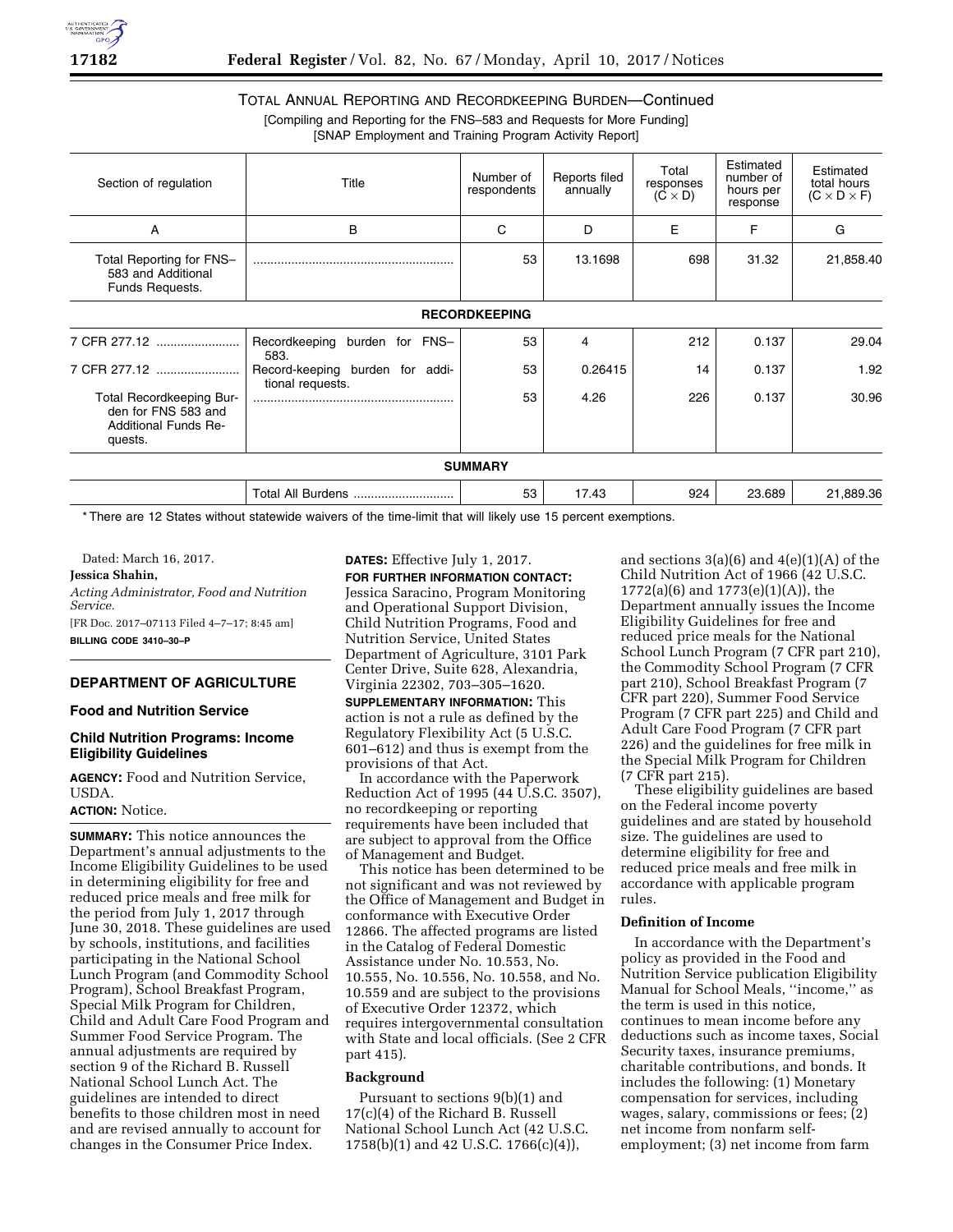self-employment; (4) Social Security; (5) dividends or interest on savings or bonds or income from estates or trusts; (6) net rental income; (7) public assistance or welfare payments; (8) unemployment compensation; (9) government civilian employee or military retirement, or pensions or veterans payments; (10) private pensions or annuities; (11) alimony or child support payments; (12) regular contributions from persons not living in the household; (13) net royalties; and (14) other cash income. Other cash income would include cash amounts received or withdrawn from any source including savings, investments, trust accounts and other resources that would be available to pay the price of a child's meal.

''Income'', as the term is used in this notice, does *not* include any income or benefits received under any Federal programs that are excluded from consideration as income by any statutory prohibition. Furthermore, the value of meals or milk to children shall not be considered as income to their households for other benefit programs in accordance with the prohibitions in section 12(e) of the Richard B. Russell National School Lunch Act and section 11(b) of the Child Nutrition Act of 1966 (42 U.S.C. 1760(e) and 1780(b)).

## **The Income Eligibility Guidelines**

The following are the Income Eligibility Guidelines to be effective from July 1, 2017 through June 30, 2018. The Department's guidelines for free meals and milk and reduced price meals were obtained by multiplying the year 2017 Federal income poverty guidelines by 1.30 and 1.85, respectively, and by rounding the result upward to the next whole dollar.

This notice displays only the annual Federal poverty guidelines issued by the Department of Health and Human Services because the monthly and weekly Federal poverty guidelines are not used to determine the Income Eligibility Guidelines. The chart details the free and reduced price eligibility

criteria for monthly income, income received twice monthly (24 payments per year); income received every two weeks (26 payments per year) and weekly income.

Income calculations are made based on the following formulas: Monthly income is calculated by dividing the annual income by 12; twice monthly income is computed by dividing annual income by 24; income received every two weeks is calculated by dividing annual income by 26; and weekly income is computed by dividing annual income by 52. All numbers are rounded upward to the next whole dollar.

The numbers reflected in this notice for a family of four in the 48 contiguous States, the District of Columbia, Guam and the territories represent an increase of 1.2 percent over last year's level for a family of the same size.

**Authority:** Section 9(b)(1)(A) of the Richard B. Russell National School Lunch Act (42 U.S.C. 1758(b)(1)(A)). **BILLING CODE 3410–30–P**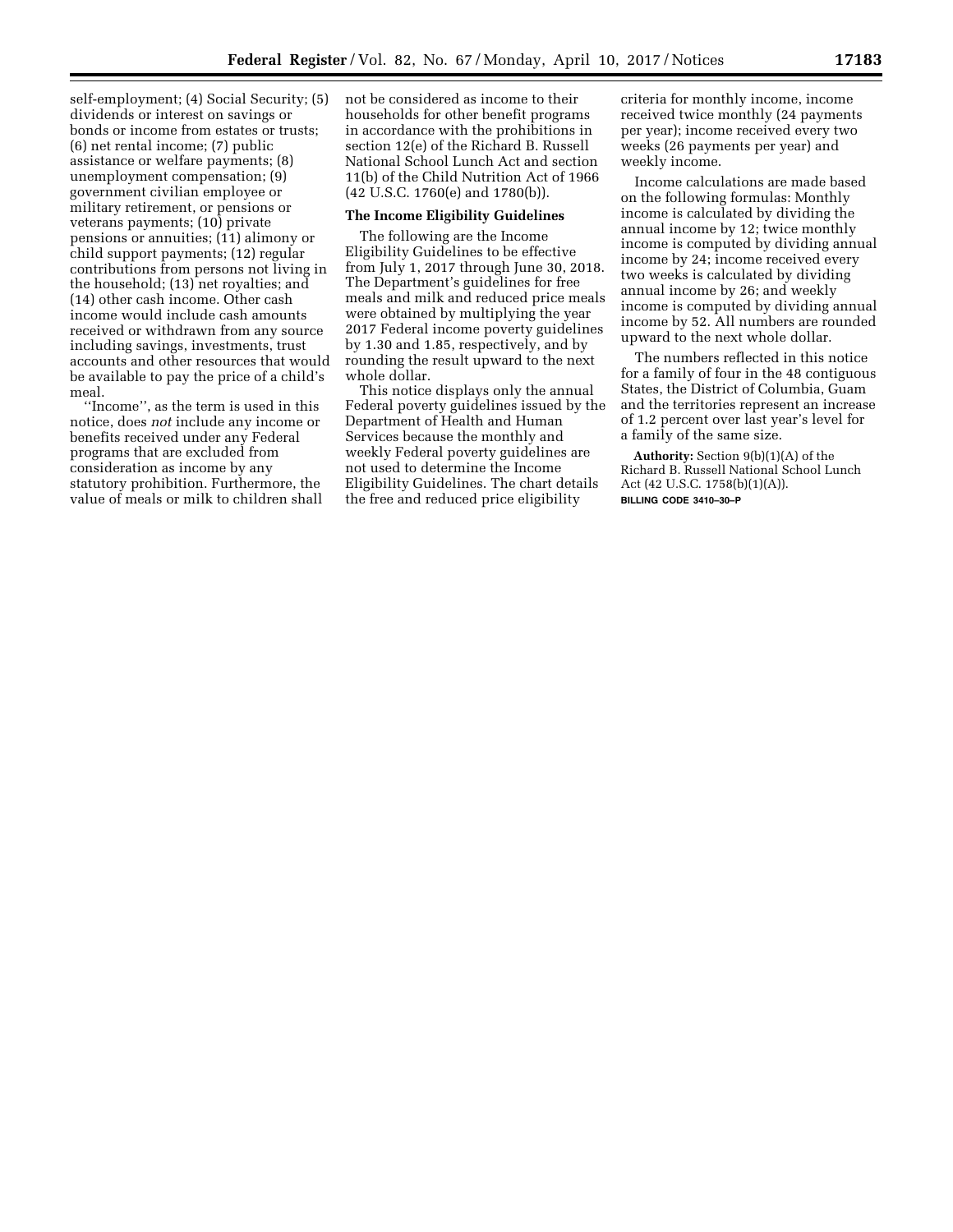|                                                                   | <b>INCOME ELIGIBILITY GUIDELINES</b> |                                    |                |                     |                            |                |  |                           |                |                     |                            |            |
|-------------------------------------------------------------------|--------------------------------------|------------------------------------|----------------|---------------------|----------------------------|----------------|--|---------------------------|----------------|---------------------|----------------------------|------------|
|                                                                   |                                      |                                    |                | Effective from      |                            | July 1, 2017   |  | to                        | June 30, 2018  |                     |                            |            |
|                                                                   | <b>FEDERAL POVERTY</b>               |                                    |                |                     |                            |                |  |                           |                |                     |                            |            |
|                                                                   | <b>GUIDELINES</b>                    | <b>REDUCED PRICE MEALS - 185 %</b> |                |                     |                            |                |  | <b>FREE MEALS - 130 %</b> |                |                     |                            |            |
|                                                                   |                                      |                                    |                | <b>TWICE</b>        | <b>EVERY</b>               |                |  |                           |                | <b>TWICE</b>        | <b>EVERY</b>               |            |
| <b>HOUSEHOLD</b><br>SIZE                                          | <b>ANNUAL</b>                        | <b>ANNUAL</b>                      | <b>MONTHLY</b> | PER<br><b>MONTH</b> | <b>TWO</b><br><b>WEEKS</b> | <b>WEEKLY</b>  |  | ANNUAL                    | <b>MONTHLY</b> | PER<br><b>MONTH</b> | <b>TWO</b><br><b>WEEKS</b> | WEEKLY     |
|                                                                   |                                      |                                    |                |                     |                            |                |  |                           |                |                     |                            |            |
| 48 CONTIGUOUS STATES, DISTRICT OF COLUMBIA, GUAM, AND TERRITORIES |                                      |                                    |                |                     |                            |                |  |                           |                |                     |                            |            |
| 1                                                                 | 12,060                               | 22,311                             | 1,860          | 930                 | 859                        | 430            |  | 15,678                    | 1,307          | 654                 | 603                        | 302        |
| $\overline{2}$                                                    | 16,240                               | 30,044                             | 2,504          | 1,252               | 1,156                      | 578            |  | 21,112                    | 1,760          | 880                 | 812                        | 406        |
| $3$                                                               | 20,420                               | 37.777                             | 3,149          | 1,575               | 1,453                      | 727            |  | 26,546                    | 2,213          | 1.107               | 1.021                      | 511        |
| $\overline{4}$                                                    | 24,600                               | 45,510                             | 3,793          | 1,897               | 1,751                      | 876            |  | 31,980                    | 2,665          | 1,333               | 1,230                      | 615        |
| 5                                                                 | 28.780                               | 53.243<br>60,976                   | 4.437<br>5,082 | 2,219<br>2,541      | 2.048<br>2,346             | 1.024<br>1,173 |  | 37,414<br>42,848          | 3,118<br>3,571 | 1,559<br>1,786      | 1.439<br>1,648             | 720<br>824 |
| 6                                                                 | 32,960<br>37.140                     | 68.709                             | 5,726          | 2.863               | 2.643                      | 1.322          |  | 48,282                    | 4,024          | 2,012               | 1,857                      | 929        |
| $7 \dots$<br>8                                                    | 41,320                               | 76,442                             | 6,371          | 3,186               | 2,941                      | 1,471          |  | 53,716                    | 4,477          | 2,239               | 2.066                      | 1,033      |
| For each add'l family                                             |                                      |                                    |                |                     |                            |                |  |                           |                |                     |                            |            |
| member, add                                                       | 4,180                                | 7,733                              | 645            | 323                 | 298                        | 149            |  | 5,434                     | 453            | 227                 | 209                        | 105        |
|                                                                   |                                      |                                    |                |                     |                            |                |  |                           |                |                     |                            |            |
|                                                                   |                                      |                                    |                |                     | <b>ALASKA</b>              |                |  |                           |                |                     |                            |            |
| $1$                                                               | 15,060                               | 27,861                             | 2.322          | 1,161               | 1,072                      | 536            |  | 19,578                    | 1,632          | 816                 | 753                        | 377        |
| $\overline{2}$                                                    | 20,290                               | 37,537                             | 3,129          | 1,565               | 1,444                      | 722            |  | 26,377                    | 2,199          | 1,100               | 1,015                      | 508        |
| 3                                                                 | 25,520                               | 47,212<br>56.888                   | 3,935          | 1,968               | 1,816                      | 908<br>1.094   |  | 33,176                    | 2,765          | 1,383               | 1,276<br>1.538             | 638        |
| 4                                                                 | 30,750<br>35,980                     | 66,563                             | 4,741<br>5,547 | 2,371<br>2,774      | 2,188<br>2,561             | 1,281          |  | 39,975<br>46,774          | 3,332<br>3,898 | 1,666<br>1,949      | 1,799                      | 769<br>900 |
| $\overline{5}$                                                    | 41,210                               | 76.239                             | 6,354          | 3.177               | 2.933                      | 1.467          |  | 53,573                    | 4,465          | 2,233               | 2,061                      | 1,031      |
| $6 \dots$<br>7                                                    | 46,440                               | 85,914                             | 7,160          | 3,580               | 3,305                      | 1,653          |  | 60,372                    | 5,031          | 2,516               | 2,322                      | 1,161      |
| 8                                                                 | 51,670                               | 95,590                             | 7,966          | 3,983               | 3,677                      | 1,839          |  | 67,171                    | 5,598          | 2,799               | 2,584                      | 1,292      |
| For each add'l family                                             |                                      |                                    |                |                     |                            |                |  |                           |                |                     |                            |            |
| member, add                                                       | 5,230                                | 9.676                              | 807            | 404                 | 373                        | 187            |  | 6.799                     | 567            | 284                 | 262                        | 131        |
|                                                                   |                                      |                                    |                |                     | <b>HAWAII</b>              |                |  |                           |                |                     |                            |            |
|                                                                   | 13,860                               | 25,641                             | 2,137          | 1.069               | 987                        | 494            |  | 18,018                    | 1,502          | 751                 | 693                        | 347        |
| 1<br>$2$                                                          | 18,670                               | 34,540                             | 2,879          | 1,440               | 1,329                      | 665            |  | 24,271                    | 2,023          | 1,012               | 934                        | 467        |
| 3                                                                 | 23,480                               | 43.438                             | 3.620          | 1.810               | 1.671                      | 836            |  | 30,524                    | 2,544          | 1.272               | 1.174                      | 587        |
| 4                                                                 | 28,290                               | 52,337                             | 4,362          | 2,181               | 2,013                      | 1,007          |  | 36,777                    | 3,065          | 1,533               | 1,415                      | 708        |
| $\overline{5}$                                                    | 33,100                               | 61,235                             | 5,103          | 2,552               | 2,356                      | 1,178          |  | 43,030                    | 3,586          | 1,793               | 1,655                      | 828        |
| $6 \dots$                                                         | 37,910                               | 70,134                             | 5,845          | 2,923               | 2,698                      | 1,349          |  | 49,283                    | 4,107          | 2,054               | 1,896                      | 948        |
| 7                                                                 | 42,720                               | 79.032                             | 6,586          | 3,293               | 3.040                      | 1,520          |  | 55,536                    | 4,628          | 2,314               | 2,136                      | 1,068      |
| 8                                                                 | 47.530                               | 87,931                             | 7,328          | 3.664               | 3,382                      | 1.691          |  | 61,789                    | 5,150          | 2,575               | 2,377                      | 1,189      |
| For each add'l family                                             |                                      |                                    |                |                     |                            |                |  |                           |                |                     |                            |            |
| member, add                                                       | 4,810                                | 8,899                              | 742            | 371                 | 343                        | 172            |  | 6,253                     | 522            | 261                 | 241                        | 121        |

Ш